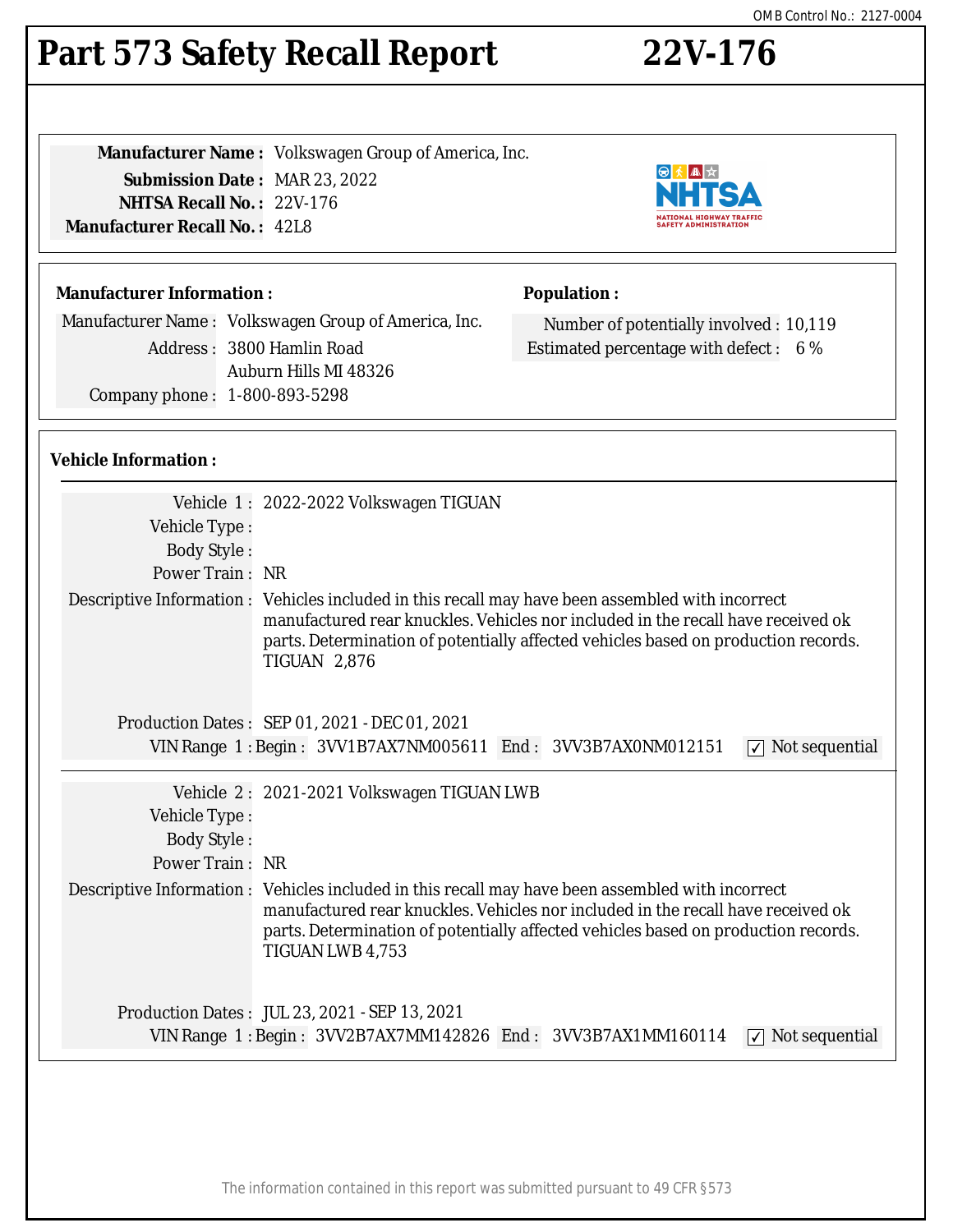# Part 573 Safety Recall Report 22V-176 Page 2

| Vehicle 3: 2022-2022 Volkswagen TAOS<br>Vehicle Type:<br><b>Body Style:</b> |                                                                                                                                                                                                                                                                             |
|-----------------------------------------------------------------------------|-----------------------------------------------------------------------------------------------------------------------------------------------------------------------------------------------------------------------------------------------------------------------------|
| Power Train: NR                                                             |                                                                                                                                                                                                                                                                             |
| <b>TAOS 2,490</b>                                                           | Descriptive Information : Vehicles included in this recall may have been assembled with incorrect<br>manufactured rear knuckles. Vehicles nor included in the recall have received ok<br>parts. Determination of potentially affected vehicles based on production records. |
| Production Dates: SEP 10, 2021 - DEC 26, 2021                               |                                                                                                                                                                                                                                                                             |
|                                                                             | VIN Range 1: Begin: 3VVWX7B26NM027478 End: 3VVPX7B29NM037927<br>$\sqrt{ }$ Not sequential                                                                                                                                                                                   |
| <b>Description of Defect:</b>                                               |                                                                                                                                                                                                                                                                             |
| become cracked and break.                                                   | Description of the Defect: A left or right rear suspension knuckle under oxide influence could potentially                                                                                                                                                                  |
| <b>FMVSS 1: NR</b>                                                          |                                                                                                                                                                                                                                                                             |
| <b>FMVSS 2: NR</b>                                                          |                                                                                                                                                                                                                                                                             |
|                                                                             | Description of the Safety Risk: In the event of a rear knuckle breakage, the stability in the rear suspension<br>will be compromised. Depending on the traffic/driving circumstances and<br>driver behavior, this situation could pose a risk of a crash.                   |
| Description of the Cause:                                                   | 5x sporadic & isolated failure of break waves mechanism in degassing station,<br>in which the impurities are removed before the injection of the rear knuckles.<br>Incorrectly manufactured parts due to a failure in the casting process.                                  |
| <b>Identification of Any Warning NR</b><br>that can Occur:                  |                                                                                                                                                                                                                                                                             |
| <b>Involved Components:</b>                                                 |                                                                                                                                                                                                                                                                             |
| Component Name 1: Rear knuckle                                              |                                                                                                                                                                                                                                                                             |
| Component Description : Rear suspension part                                |                                                                                                                                                                                                                                                                             |
|                                                                             | Component Part Number: "5QN 505 435A/436A for Tiguan and 5QM 505 435C/436C for Taos                                                                                                                                                                                         |
| <b>Supplier Identification:</b><br><b>Component Manufacturer</b>            |                                                                                                                                                                                                                                                                             |
|                                                                             | The information contained in this report was submitted pursuant to 49 CFR §573                                                                                                                                                                                              |